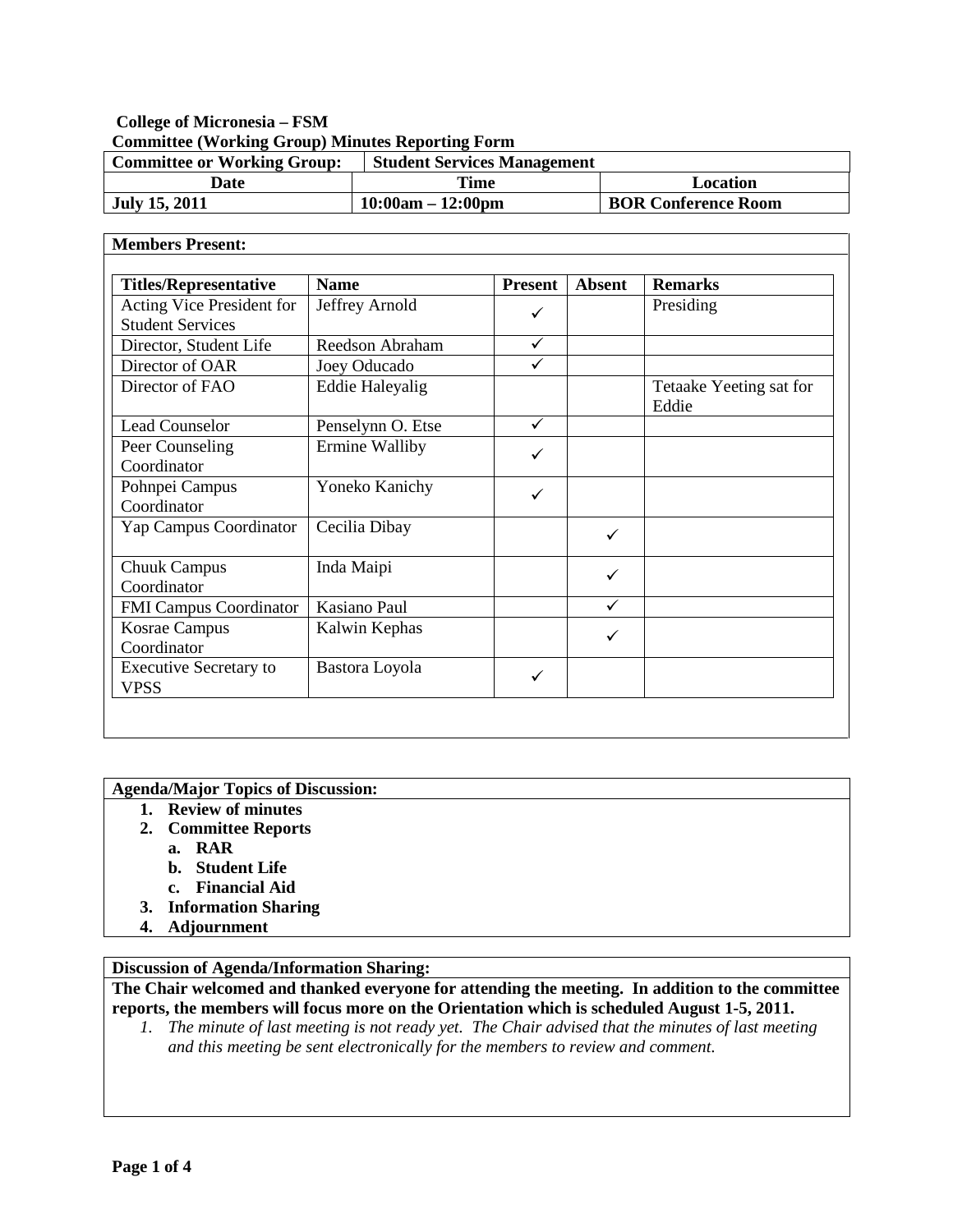# *2.* **Committee Reports**

## a. **Updates from Student Services Committee**

• *The SSC members were tasked to assign a small working group to work on this year's orientation program and schedule. A proposed program and scheduled was presented to the managers for review and comments for final disposition.*

## b. **Updates from RAR**

- *Regular Fall 2011 registration is slated for August 9-11, 2011 system wide.*
- *Early registration for freshmen is August 5, 2011.*
- *Late registration is from August 12-19, 2011.*
- *Tuna Commission has reserved the gym during the week of the registration. There were some recommended venues so Joey will update the managers electronically as soon as he gets an okay from the IT.*

## c. **Updates from Financial Aid**

- *National and state campuses students been awarded with Pell grant and SEG for this summer*
- *Eddie is still off-island*
- *Last pay period for Work Student students*
- *The front window at the financial aid office been missing since 2009. They asked if Acting VPSS can bring up the concern during cabinet meeting.*

## *3.* **Student Life**

- *The members had their second meeting last week and discussed their administrative policies and procedures especially at the state campuses on submission of timesheets, leave requests, preparation and consolidation of board reports and timeline.*
- *Ms. Wefonne Billen from Fiji School of Medicine visited the College two weeks ago collecting data, visiting staff/faculty to answer some questionnaires, take blood pressure, height and weight measurements. She was working on her internship at COM-FSM regarding a project on hypertension and selected risk factors (smoking, alcohol intake, physical inactivity and body mass index (BMI) level.*

### **Admission & Records**

- *We received 200 applicants for new admissions for Fall 2011 from all the FSM states.*
- *Based on the Spring 2011 COMET, Nanpei Memorial HS has the highest number of students that passed the degree program followed by PICS and an electronic copy of the statistics will be sent to the managers after this meeting.*
- *Summer 2011 COMET will be sent out to the managers electronically referred IRPO.*
- *Final Exam is scheduled on July 15 & 18, 2011. Posting of grades will be right after the finals.*
- *Raised concerns with Acting VPSS on OAR matters at Chuuk campus that was not consistent with the Streamlining. Two personnel were hired at Chuuk campus while other campuses are reduced especially when Chuuk campuses enrollment is declining.*

### **Counseling**

- *Lore and Mike were busy with information sessions for the Education USA advising center and were joint with the US Embassy dissemination information to the public on July 4, 2011.*
- *Raised some concerns regarding her work plan that will be used as the baseline for her evaluation. IRPO staff will conduct a training on July 19, 2011.*
- *As the result of sitting as Acting VPSS for the Task Force clarification of the work chart. It seems like there is no change so Counseling office are going back to the status quo.*
- *There is no security around the office to monitor the students not to disturb their work.*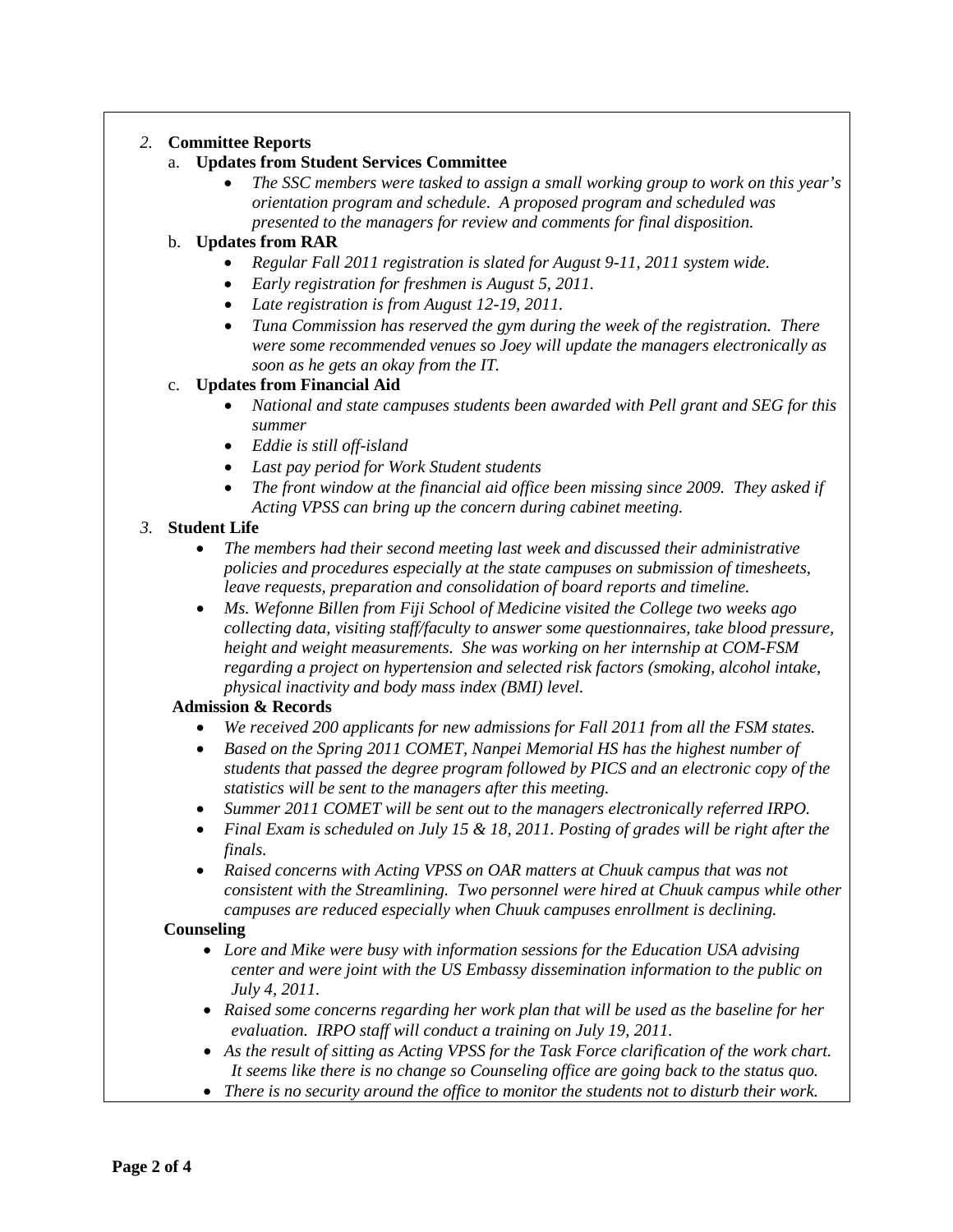### **Peer Counseling**

- *In collaboration with Sports and Recreation to host a retreat for the Peer Guides starting July 21-23, 2011. The students will be camping out at the gym to practice skits and training as Peer Guides for the whole school year. The Chair suggested that Ermine send the information to the managers.*
- *Informed the members that her staff at Yap campus is assisting the office of Admission and Records. There was also a request for the same person to teach.*

### **Pohnpei Campus**

- *Just conducted their early registration totaled of 287 students.*
- *Received 336 applicants on new admissions for Fall 2011.*
- *Finals completed and a reminder was sent out to the instructors on the submission of students grades.*
- *Rita already started activating the new student's accounts.*
- *Most of the students received their Pell awards.*
- *20 students were selected for the Peer Guides and scheduled to have a training on July 19, 2011. If it's okay, to have a retreat with the national students.*
- *60 students received SEG*
- *Will need assistance since Cindy will be traveling*
- *Raised a concern if there is any compensation for their FAO clerk since she is also performing clerk duties for Admission office.*

### **VPSS**

- *Alan Searle conducted a training on performance management tools and new salary scale. For more detail, the members are welcome to get the binder from the Chair's office for review or guidance.*
- *Presidential retreat is scheduled August 29-31, 2011. The members selected the following student services representatives (Eileen Sabino – Kosrae, Tandy Marar- Chuuk, Cecilia Dibay – Yap) with the recommendation from the Chair to IRPO to make arrangement for them to arrive two days early for the student service retreat.*
- *Inda Maipi, SSC at Chuuk campus submitted her resignation effective end of this month.*
- *The President Search is closed today, July 15, 2011. Recommendations will be submitted prior to the Board meeting in September 2011.*
- *The budget development is coming up. The Chair will include the members as soon as IRPO, Finance Committee and PRC say it's ready. One line item that is short changed is the Activity Fee.*
- *The Chair recommended that the members read all the information sent.*
- *Jon Berger sent in his resignation effective end of this month. The COMET is back to student services department.*
- *The College is placed on probation based on the recommendations made by the Accreditation team.*
- *4. The meeting adjourned at 12:50pm.*

# **Comments/Upcoming Meeting Date & Time/Etc.:**

### **Handouts/Documents Referenced:**

• *Meeting agenda*

#### **College Web Site Link:**